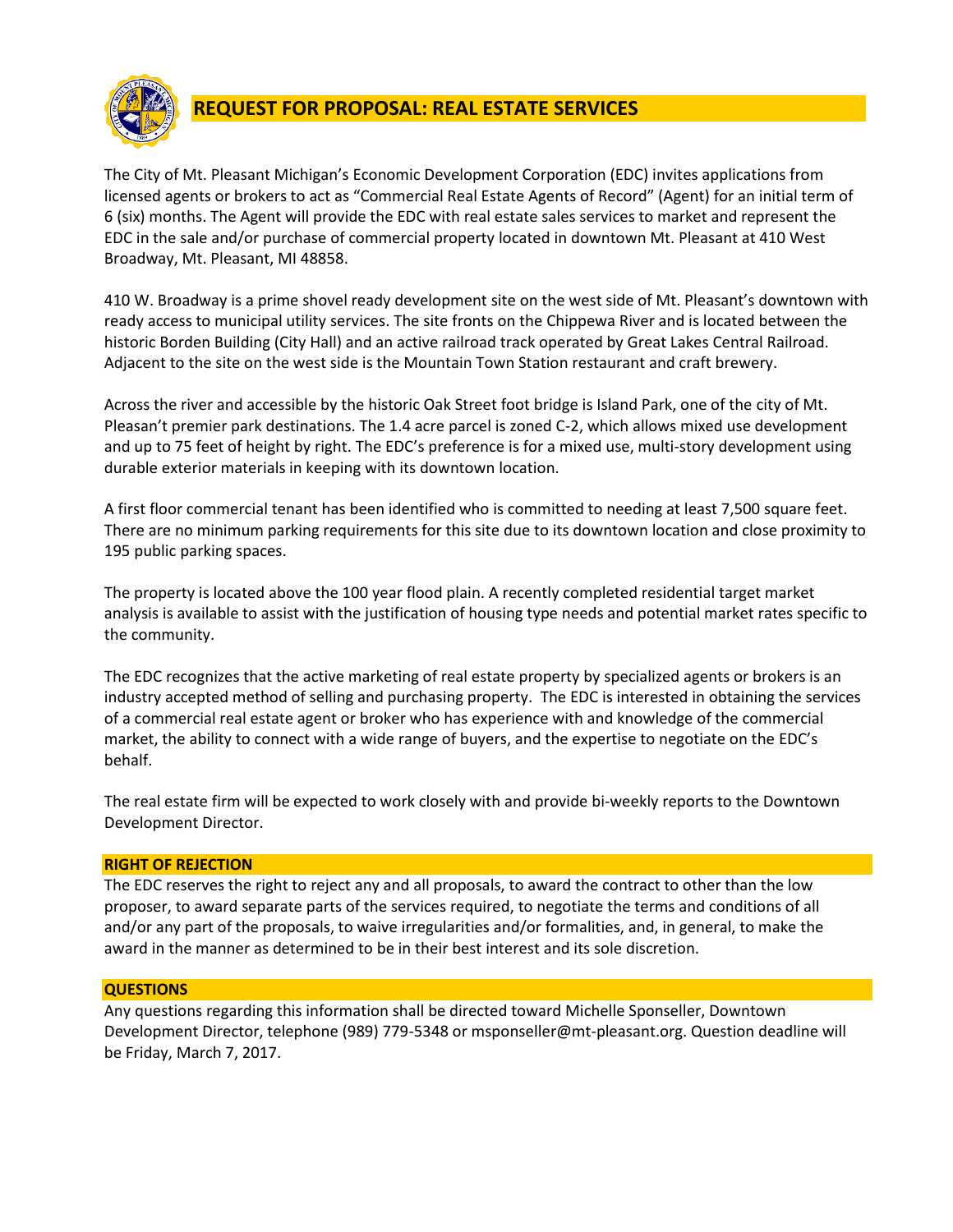## **RFP DUE DATE**

Five (5) sealed proposals are due at Mt. Pleasant City Hall, 320 West Broadway, Attention: City Clerk, Mt. Pleasant, MI 48858, on or before Tuesday, March 14, 2017 at 1:30pm.

## **A. SCOPE OF SERVICES**

The successful firm shall agree to contract with the EDC to provide the following:

- Perform appraisals and market analysis establish a recommended selling price for the property;
- Prepare Request for Proposals on property to solicit interested purchasers of properties to meet EDC goals for the property as required;
- Assist evaluating RFP's as necessary;
- Develop strategies for sale of property including preparing marketing materials and list properties for sale according to industry standards;
- Evaluate all proposals and purchase offers, preparing recommendations for the EDC and presenting all offers/counter-offers and analysis in a timely manner;
- Prepare and present any counter-offers or addendums requested by the EDC;
- Complete the earnest money offer(s) by securing all appropriate signatures and approvals;
- Obtain EDC attorney review and approval of all counter-offers, addendums, earnest money agreements and other transaction documents required to be signed by the EDC or by which the EDC many be bound;
- Maintain escrow files on all transactions;
- Provide bi-weekly reports to Downtown Development Director and related EDC staff;
- Provide information and documents necessary for escrow in conjunction with legal counsel, in preparation for closing;
- Provide communication between the EDC and purchaser/purchasers agent or property owner;
- The broker/agent will:
	- o Present all offers and counter-offers in a timely manner;
	- o Make timely confirmation of all real estate transactions;
- Work with EDC Attorney, Downtown Development Director and Economic Development Director to negotiate landsales with buyers and prospects;
- Handle all other customary activities and services associated with real estate transactions. Please note services may include consultation with EDC, EDC staff and the Mt. Pleasant City Commission relating to the sale of real estate. Presentations at public meetings may berequired.

## **B. BROKER'SQUALIFICATIONS**

Respondents to this RFP shall have the following qualifications:

- Real estate license in good standing with the State of Michigan.
- A successful track record of brokerage services for mixed-use development sites.
- Knowledge in the use of all public real estate records.
- Experience working with municipalities on land sales is preferred.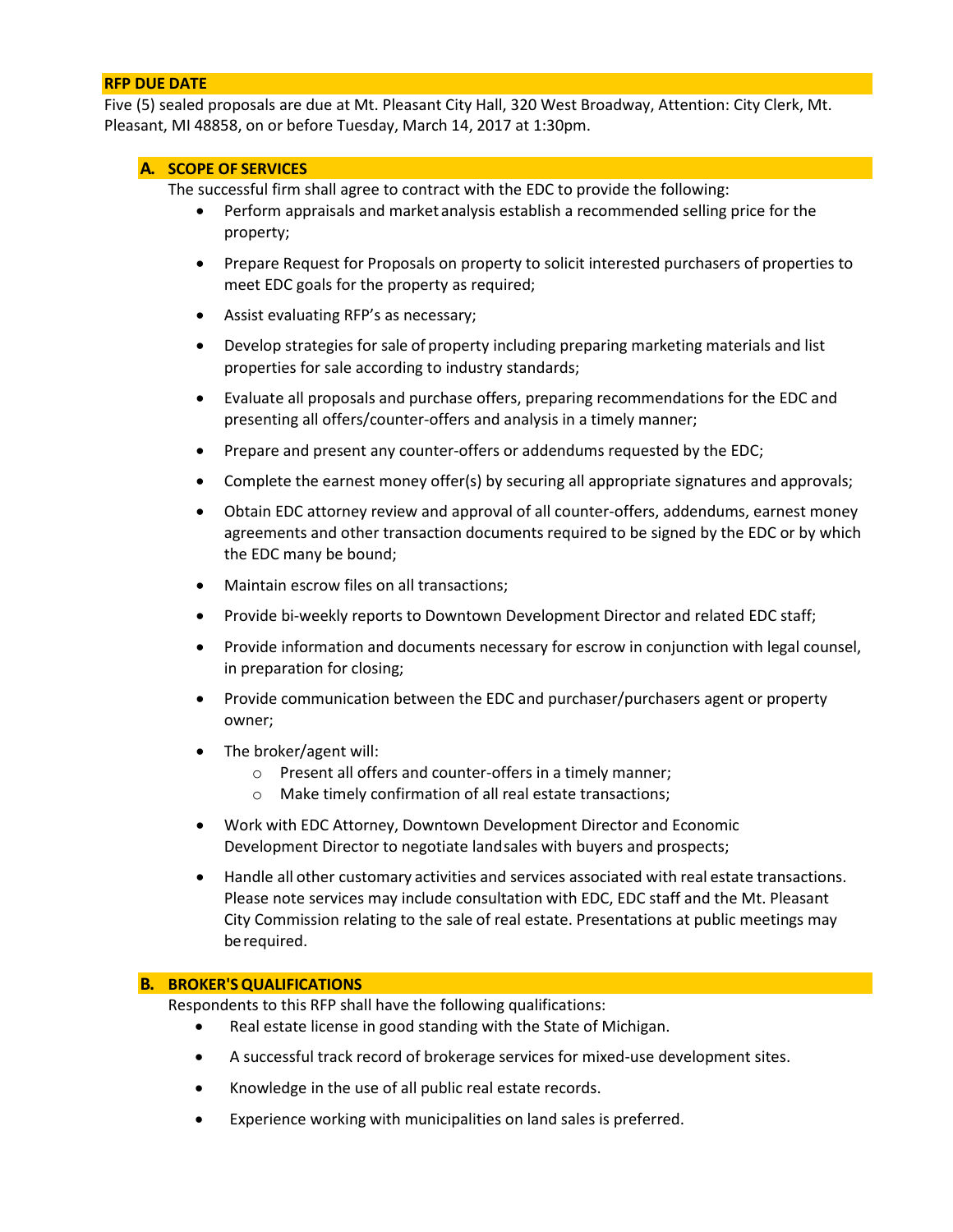## **C. INSURANCE REQUIREMENTS**

For proposal purposes, proposers must submit copies of certificates of insurance for general liability and workers compensation. The successful contractor must provide original certificates prior to commencing services.

## **D. FEE SCHEDULE**

The proposed fee schedule shall include the stated commission rate for the selling ofproperties.

## **E. TERM OF CONTRACT**

The contract period for the successful broker/firm will be for an initial six months. The contract may be terminated by either party with 60 (sixty) days prior notice.

# **F. EVALUATION AND AWARD PROCESS**

Issuance of this RFP and receipt of proposals does not commit the EDC to award a contract. The EDC reserves the right to postpone receipt date, accepting or rejecting any or all proposals received in response to this RFP, or to negotiate with any of the brokers/firms submitting an RFP, or to cancel all or part of this RFP.

## **G. ORAL PRESENTATION/INTERVIEWS**

Firms submitting a proposal in response to this RFP may be required to give an oral presentation of their proposal. Additional technical and/or cost information may be requested for clarification purposes, but in no way will change the original proposal submitted. Interviews are optional and may or may not be conducted.

## **H. ADDENDUM**

Provide pricing on providing the above services for additional properties within the City of Mt. Pleasant.

## **SUBMITTAL INSTRUCTIONS**

The EDC staff will review all submittal packages submitted for this project. To be considered as a qualified respondent, five copies of the Proposal Package must be submitted in a sealed envelope and clearly marked **RFP: Real Estate Services**, and received by the EDC at the Mt. Pleasant City Clerk's Office address listed below by 1:30 p.m., March 14, 2017. If addenda to the Request for Proposal are required, they will be issued on or before March 7, 2017 at 4:30pm.

Proposal packages must be mailed or delivered to the following address:

City Clerk's Office 320 West Broadway Street Mt. Pleasant, MI 48858-2447

Any packages received after this date and time will be deemed unresponsive. The EDC reserves the right to accept or reject any and all proposals, to re-solicit proposals, to waive any irregularities, to negotiate pricing and to select the proposal deemed to be in the best interests of the EDC. Issuance of this RFP does not obligate the EDC to award a contract nor is the EDC liable for any costs incurred by the proponent in the preparation and submittal of the proposal. All proposals must include the following information in the order stated below:

1. **Corporate Profile:** Describe the background of your company and why it is qualified to provide real estate services for the EDC.